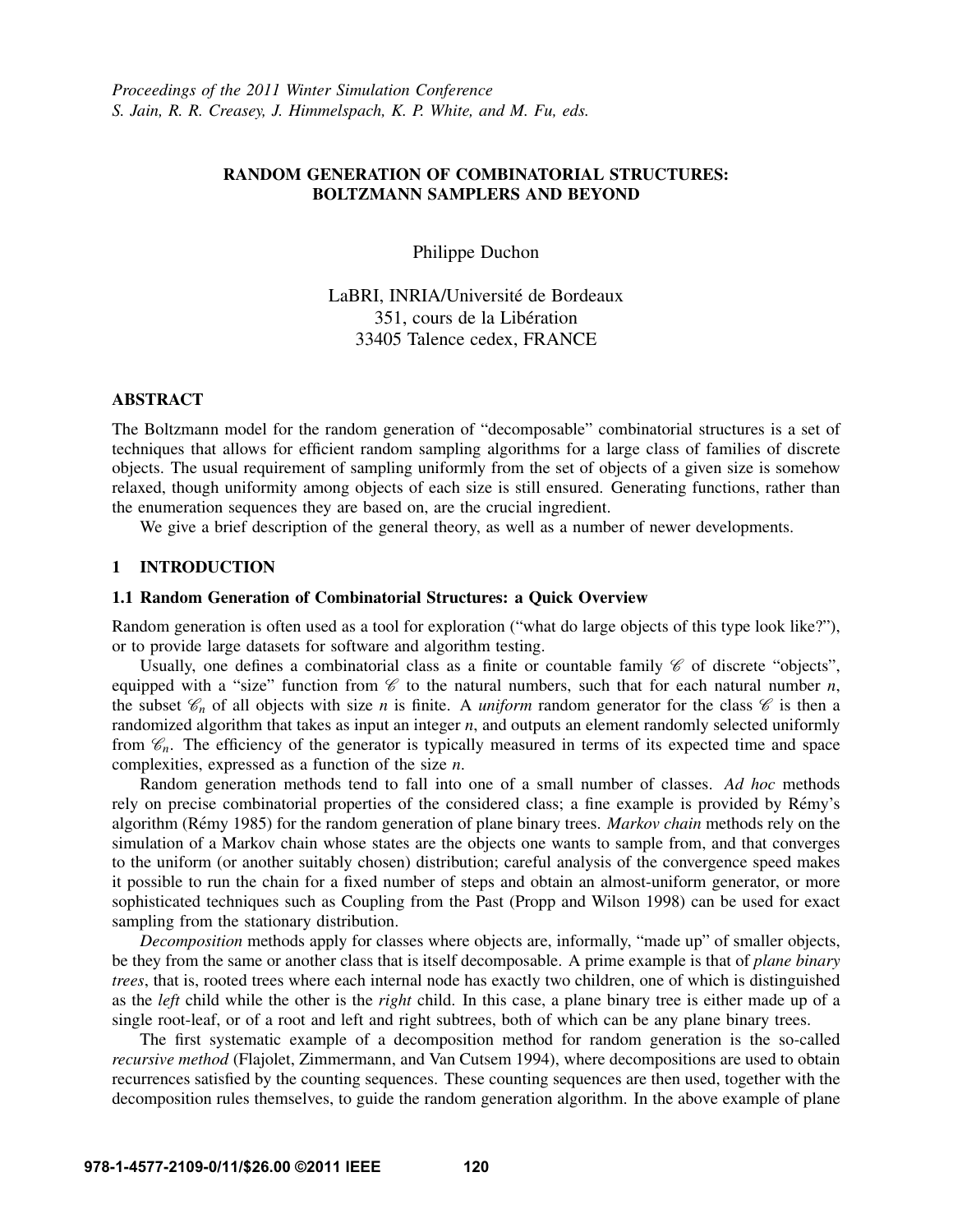binary trees, the counting sequence (the well-known Catalan numbers) is used to determine the probability  $p_{n,k}$  that a uniform random tree with *n* internal nodes has a left subtree with *k* internal nodes, and to sample *K* from this distribution; then the random generator is recursively called with sizes *K* and  $n-1-K$  to obtain the left and right subtrees (which are independent conditioned on their respective sizes); the resulting tree is then uniform.

### 1.2 The Boltzmann Method

The *Boltzmann method*, as introduced in Duchon et al. (2002) and Duchon et al. (2004), is another decomposition-based method that can be applied to roughly the same combinatorial classes as the recursive method. We will give a precise description of the method in the next section. For this introduction, we will simply describe the crucial ingredients.

Where the recursive method uses counting sequences for the random generation algorithms, and generating functions are mostly a tool to compute the counting sequences, the Boltzmann method uses the generating functions, viewed as analytic functions of a real variable (and, in practice, the values of the generating functions) in the random generation algorithms – thus reducing the need for precomputation to a small number of real constants. The idea is to "relax" the requirement for a uniform sampler (which outputs a uniform random structure among those of the target size *n*) into allowing structures of all sizes, while keeping uniformity among all objects of each individual size. By choosing the "right" distribution on sizes, independence among substructures is introduced, which results in very simple and efficient algorithms.

## 1.3 Outline of the Paper

Sections 2-4 make up the bulk of what can be termed the "Boltzmann method". Section 2 gives a general description of the Boltzmann method. Section 3 lists a number of constructions which can be used to define specifications of combinatorial classes for which Boltzmann samplers can be automatically compiled from the specification. Section 4 sums up various results on the complexities of the random sampling algorithms. Section 5 describes how Boltzmann samplers can be used to get closer to the classical model of uniform, fixed-size random generation.

Section 6 deals with the question of how one can effectively obtain the real constants used in Boltzmann samplers, and Section 7 describes results that draw on the principles of the method without exactly fitting in it.

The list of references does not attempt to give a complete list of articles using the ideas exposed here. The interested reader will find more examples in the bibliography of Bodini (2010), even though it is not limited to references about the Boltzmann method.

All proofs and most technical details have been purposefully omitted; the algorithms in Section 3 have been included mostly to demonstrate their simplicity. We have made the choice of not detailing any of the many examples that could be given; the interested reader will find many such examples, including pictures of large random structures, in the original papers.

# 2 THE BOLTZMANN METHOD: GENERAL DESCRIPTION

The Boltzmann method can be used in two flavors, the *ordinary* (or unlabeled) and *exponential* (labeled) variants.

Throughout the paper, we use the word *structure* (or  $\mathscr C$ -structure) to indicate an element of a combinatorial class  $\mathscr{C}$ . No particular assumption is ever made on the nature of such structures, though classical examples tend to come from discrete mathematics or theoretical computer science: words over some finite alphabet, sequences, various flavors of trees, etc.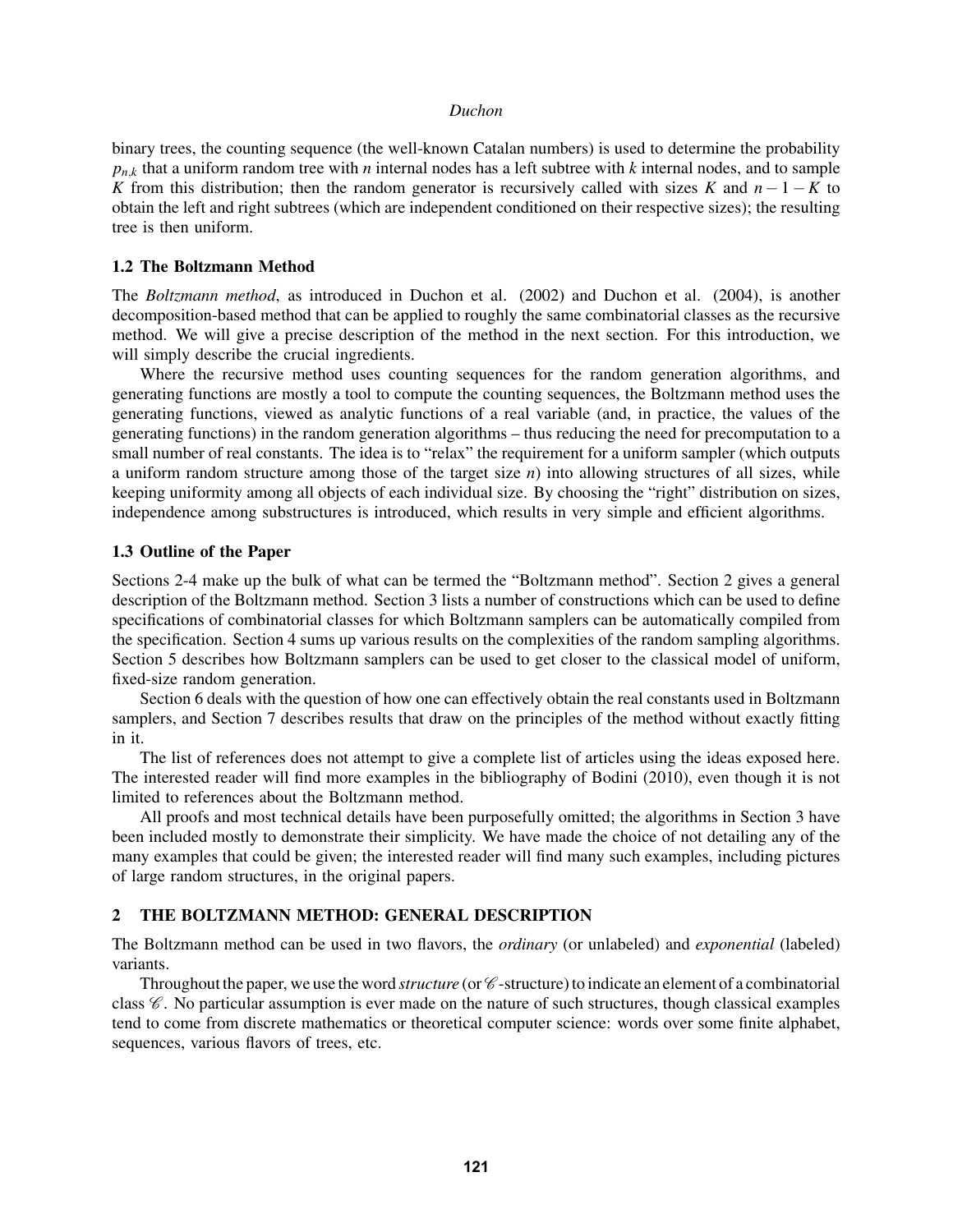#### 2.1 Combinatorial Classes and Products

Let C be some combinatorial class. The size of an object  $c \in C$  will be noted |*c*|. For any integer *n*, let  $c_n$ denote the number of objects in C with size *n*. The ordinary (resp. exponential) *generating function* for  $\mathscr{C}$  is

$$
C(z) = \sum_{n} c_n z^n, \text{ resp. } \tilde{C}(z) = \sum_{n} c_n \frac{z^n}{n!};
$$

it is always assumed that the considered generating function has positive radius of convergence  $\rho$ , *i.e.* that  $\overline{\lim}c_n^{1/n} < \infty$  (resp.,  $\overline{\lim}(c_n/n!)^{1/n} < \infty$ ).

For  $0 < x < \rho$ , the (normal, resp. exponential) *Boltzmann distribution over C* for parameter x is the probability distribution defined, for any  $c \in \mathscr{C}$ , by

$$
\mathbb{P}_x(c) = \frac{x^{|c|}}{C(x)}, \text{ resp. } \mathbb{P}_x(c) = \frac{x^{|c|}}{n!\tilde{C}(x)}.
$$

These distributions give positive probability to all objects in the class, with the property that two objects with the same size have the same probability. They are, of course, not the only probability distributions with this property; their interest lies mostly in their relationship with two common constructions in the combinatorial world: the normal and labeled products.

Given two classes  $\mathscr A$  and  $\mathscr B$ , their normal product is just their Cartesian product  $\mathscr C = \mathscr A \times \mathscr B$ , with size defined additively by  $|(a,b)| = |a| + |b|$  for  $(a,b) \in \mathcal{A} \times \mathcal{B}$ .

To define the labeled product, one has to assume that structures are made up of both an unlabeled structure *c* and a "labeling", a permutation on a set whose is that of *c*. Think of a structure *c* as being formed of  $|c|$  basic "atoms", each of which receives a distinct label from  $[[1,|c|]] = \{i \in \mathbb{Z} : 1 \le i \le |c|\}.$ By a slight abuse of notation, we identify these atoms with the integers 1 to  $|c|$ , so that the labelings are just permutations  $\sigma \in \mathscr{S}_{|c|}$ . For each unlabeled structure *c*, the set of admissible permutations may be a strict subset of  $\mathscr{S}_{|c|}$ .

Then, the labeled product of two labeled structures (*a*,  $\sigma_a$ ) and (*b*,  $\sigma_b$ ) is defined as (*a*,*b*), with admissible labelings obtained by taking all partitions of  $[[1, |a|+|b]]]$  into two parts *A* and *B* of respective sizes |a| and |b|, and, for each partition, taking the one permutation  $\sigma \in \mathcal{S}_{|a|+|b|}$  where all entries in *A* are in the same respective order as that of  $\sigma_a$ , and all entries in *B* are in the same respective order as that of  $\sigma_b$  (that is, if  $(x, y) \in A^2$ , then  $\sigma_a(x) < \sigma_b(y)$  iff  $\sigma(x) < \sigma(y)$ , and similarly for *B*). As a result,  $(a, \sigma_a)$  and  $(b, \sigma_b)$ have  $\binom{|a|+|b|}{|a|}$  different structures in their labeled product. The labeled product of two classes is defined as the set of all labeled products of structures in the two original classes, with size again defined additively.

The first important property is as follows: if two unlabeled (resp., labeled) classes  $\mathscr A$  and  $\mathscr B$  have generating functions  $A(z)$  and  $B(z)$  (resp., exponential generating functions  $\overline{A}(z)$  and  $\overline{B}(z)$ ), then their normal (resp. labeled) product has generating function  $C(z) = A(z)B(z)$  (resp.,  $\tilde{C}(z) = \tilde{A}(z)\tilde{B}(z)$ ).

An immediate, and most useful, consequence, valid under both models, is this: *if*  $\mathscr{C} = \mathscr{A} \times \mathscr{B}$ , *then taking the product of two independent* A *-structure and* B*-structure, each following the Boltzmann distribution with parameter x, results in a* C *-structure under the Boltzmann distribution with parameter x.* For labeled structures, it is implied that one selects a uniform random set to define the permutation in the product.

This "independence under substructures" property, in turn, has interesting practical consequences, in that it makes it possible to describe, for a number of classical combinatorial constructions, systematic ways to produce efficient algorithms to sample from the Boltzmann distribution for classes that are entirely described (possibly in a recursive way) with them. This is the topic of Section 3.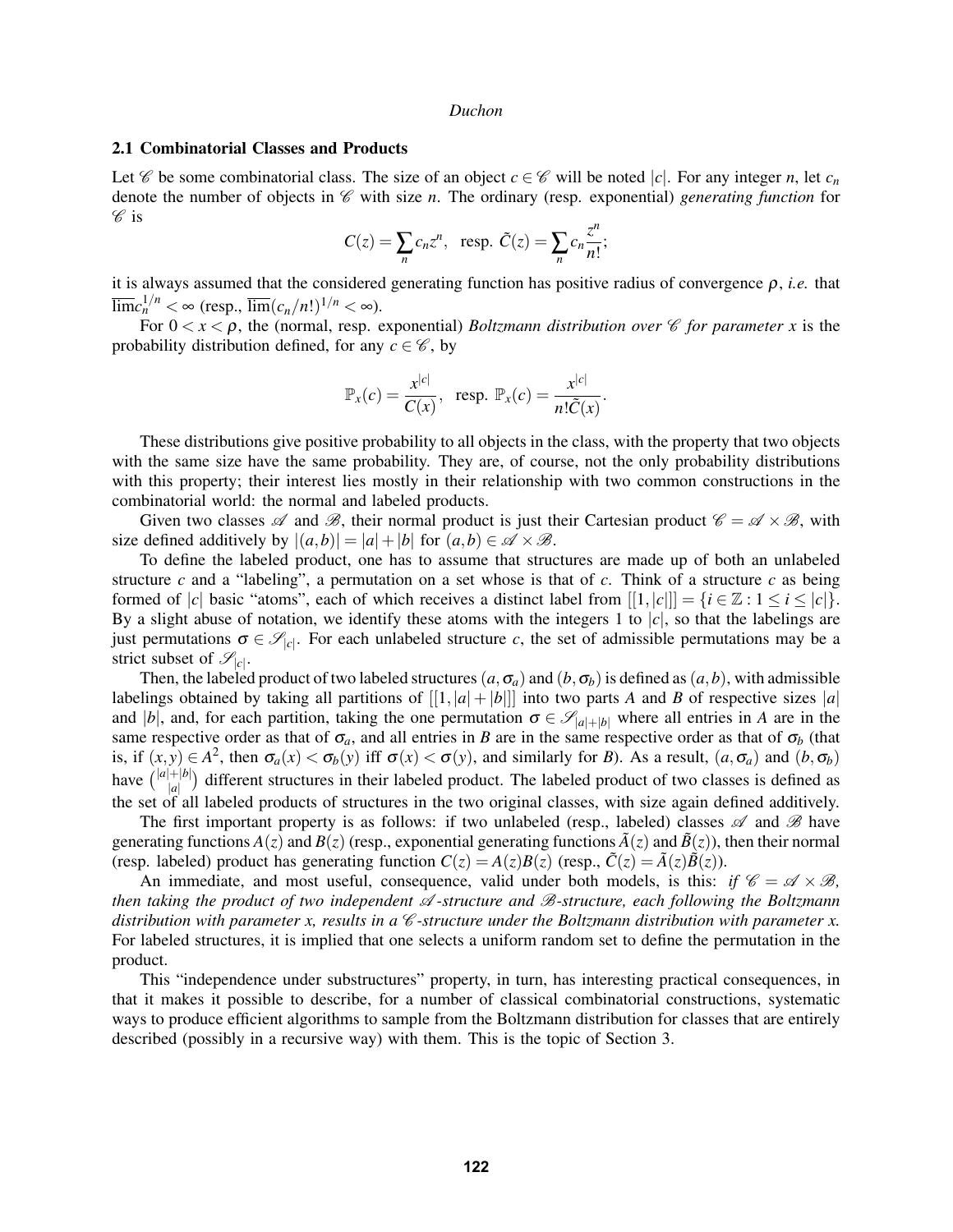### 2.2 The Boltzmann Method

By a *Boltzmann sampler* for a combinatorial class *C*, we mean a randomized algorithm Γ*C* that takes as input a real parameter *x* and outputs a random  $\mathscr C$ -structure under the Boltzmann distribution with parameter *x*. Our overall goal is to create efficient Boltzmann samplers for as many combinatorial classes as possible.

Given a description of a combinatorial class  $\mathscr C$  from which we would like to obtain "large random" structures" (of size *n*, ideally), the Boltzmann method can be summarized as follows:

- 1. Find out if our class can be specified (up to a reasonably simple size-preserving bijection) from the constructions in Section 3. If not, try to extend the expressive power of the method by adding new constructions. If this does not work, maybe the Boltzmann method is not the best choice after all.
- 2. Use the techniques of the Purple Book (Flajolet and Sedgewick 2009) to locate the "dominant" singularities (those of smallest modulus, which govern the asymptotics of the counting coefficients; since the generating functions have nonnegative coefficients, at least one such singularity lies on the positive real axis) of the generating functions in our specification, and possibly an estimate of the value we should give parameter *x* to give expected size *n* to  $\mathscr C$ -structures under the Boltzmann distribution.
- 3. Compute approximations (to roughly Θ(log*n*) digits) of the values at *x* of all involved generating functions, possibly using the combinatorial oracle of Section 6.
- 4. Use the patterns in Section 3, together with our specification, to write a Boltzmann sampling program.
- 5. Optionally, add a rejection scheme to obtain samples with size in  $[(1-\varepsilon)n,(1+\varepsilon)n]$ , or even of exact size *n* (more costly).

Alternatively, step 2 can be replaced by experimentation using the other steps.

# 2.3 Choosing the Parameter and Tuning for Size

As said above, the Boltzmann model uses a real parameter that may be chosen arbitrarily inside the radius of convergence of the generating function for the class under consideration. This parameter *x* governs the distribution of sizes of the random structures. In typical applications, one would like to obtain *large* structures, that is, there is an ideal value *n* for sizes. We now briefly turn to the question of picking an appropriate value of *x* for a target *n*.

For a given *x*, the probability that a Boltzmann-distributed  $\mathscr A$ -structure will have size *n* is given by

$$
p_n = p_n(x) = \frac{a_n x^n}{A(x)};
$$

multiplying by *n*, and summing over all values of *n*, we obtain the *expected* size

$$
N = N_{\mathscr{A}}(x) = \frac{xA'(x)}{A(x)},
$$

where *A'* is just the derivative of the generating function *A* (which can be formally defined as  $A'(x) =$  $\sum_{n}$  *na*<sub>n</sub> $x^{n-1}$ ; this corresponds to the usual derivative inside the radius of convergence of *A*).

Except in degenerate cases,  $N_{\mathscr{A}}$  is a strictly increasing and convex function on the interval [0, $\rho$ ), and the equation  $N(x) = n$  has at most one solution; if, as is often the case,  $A'(x)$  goes to infinity as *x* goes to  $\rho$ , the equation has a unique solution  $x_n$  for each integer *n*. Setting *x* to this value  $x_n$  in the Boltzmann samplers from the previous section results in a sampling algorithm that produces structures of expected size  $n$ . Interestingly enough, the same equation also describes the value of  $x$  that maximizes the probability *p<sup>n</sup>* that the output structure will have size *n*.

When the generating function is known exactly, one can solve for the exact value of  $x_n$ . In many situations of interest, the generating function is known only through an equation that it satisfies (this is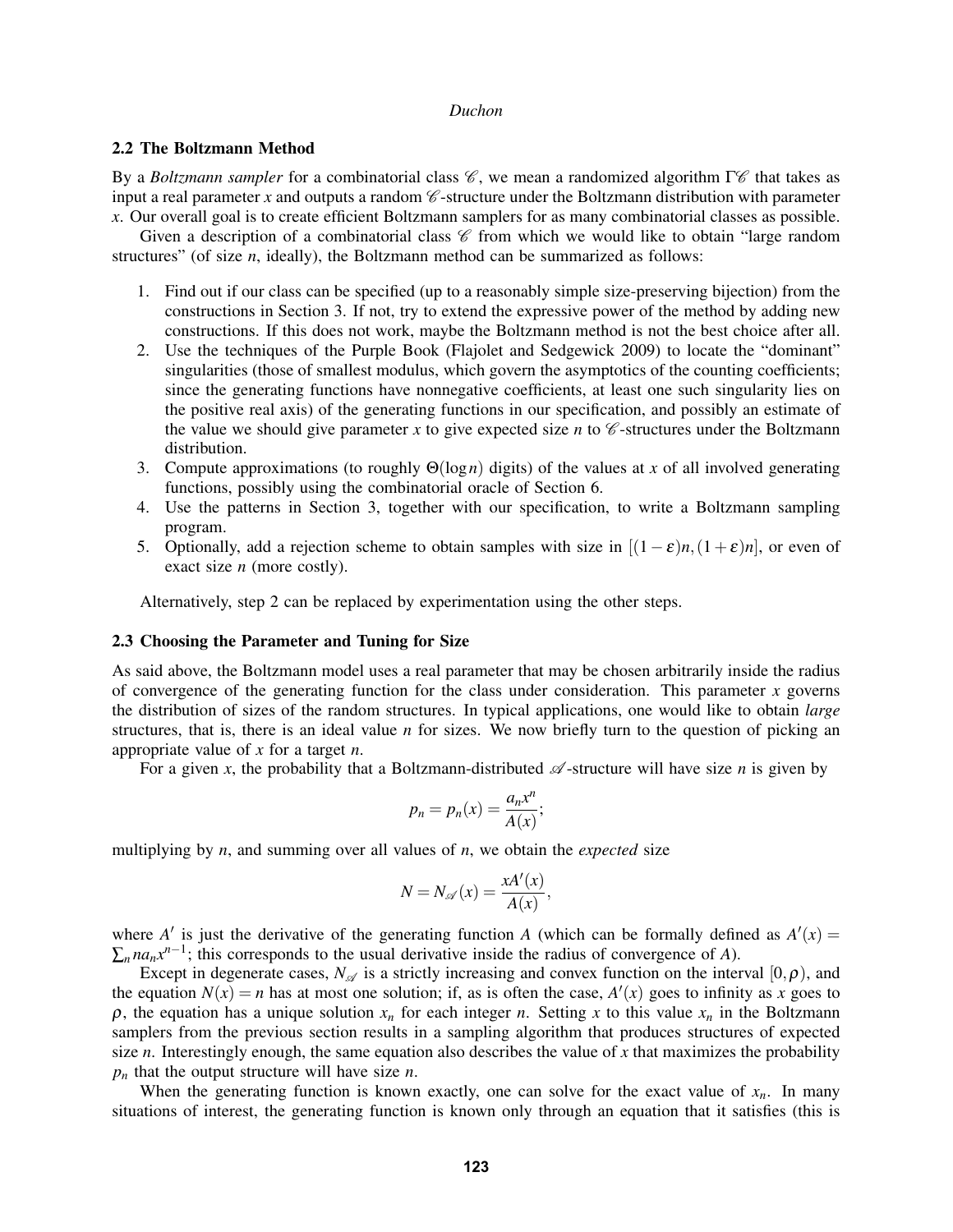typically the case when the class is defined recursively, as described in the next section). In this case, it is often possible to use the techniques of analytic combinatorics (Flajolet and Sedgewick 2009) to derive precise asymptotic information about the generating function and obtain a precise estimate of *xn*.

In some cases, an attractive alternative is to use the singularity  $x = \rho$ ; although it often implies an infinite expected size, a simple adaptation of the sampling algorithms makes this a very viable choice. This will be described in more detail in Section 5.

# 3 BASIC CONSTRUCTIONS AND BOLTZMANN SAMPLERS

In this section, we describe a number of constructions that can be used to describe more complex classes from simpler ones, and, for each construction, the corresponding combination algorithm that allows one to build a Boltzmann sampler for the new class using Boltzmann samplers for the classes involved in the description. The constructions described here allow one to describe combinatorial classes that are close to those of the theory of combinatorial species (Bergeron, Labelle, and Leroux 1998).

When nothing is specified, these constructions apply to both labeled and unlabeled structures; in the labeled case, it is silently assumed that one performs a label redistribution as in the case of the labeled product.

The initial constructions were described in (Duchon et al. 2004); later additions are credited individually.

In all cases, the construction is translated into an expression for the generating function of the new class in terms of the previous one; this in turns gives a simple construction for the sampling algorithm, where "substructures" are independent. Many algorithms can be expressed in the form "Draw integer *k* from discrete distribution  $\mu(x)$ , then let  $\gamma$  receive the concatenation of k independent calls to generator  $\Gamma \mathscr{A}(x)$ "; we abbreviate this as

$$
\gamma \leftarrow [\Gamma \mu(x) \implies \Gamma \mathscr{A}(x)].
$$

We also use samplers for a few standard distributions: Bernoulli with success probability  $x$  (Bern $(x)$ ), geometric (with support N) with parameter *x* (Geom(*x*)), and Poisson with rate *x* (Poiss(*x*)). A subscript condition on these samplers means a conditioning on the output, which can be achieved by rejecting outputs until the condition is met.

## 3.1 Finite Sets

Finite (typically small) sets do not require an elaborate theory to produce sampling algorithms, and are included to serve as elementary bricks for more complex constructions.

One typically defines an "empty structure" class  $\mathscr{E}$ , containing a single structure of size zero that we denote as 1, and an "atom" class  $\mathscr{Z}$ , containing a single structure *Z* of size 1. Occasionally, one may use a number of different atom "types", which will then be written  $Z_a$ ,  $Z_b$ , and so on.

## 3.2 Disjoint Union

The most basic construction is that of *disjoint union*: if  $\mathscr A$  and  $\mathscr B$  are disjoint classes, then their union  $\mathscr{C} = \mathscr{A} \cup \mathscr{B}$  (with size inherited from the original class) is a new class, whose generating function is simply  $C(z) = A(z) + B(z)$ .

Algorithm  $\Gamma[\mathscr{A}\cup\mathscr{B}]$ if  $\text{Bern}(A(x)/(A(x) + B(x)))$  then Return  $\Gamma \mathscr{A}(x)$ else Return  $Γ\mathcal{B}(x)$ end if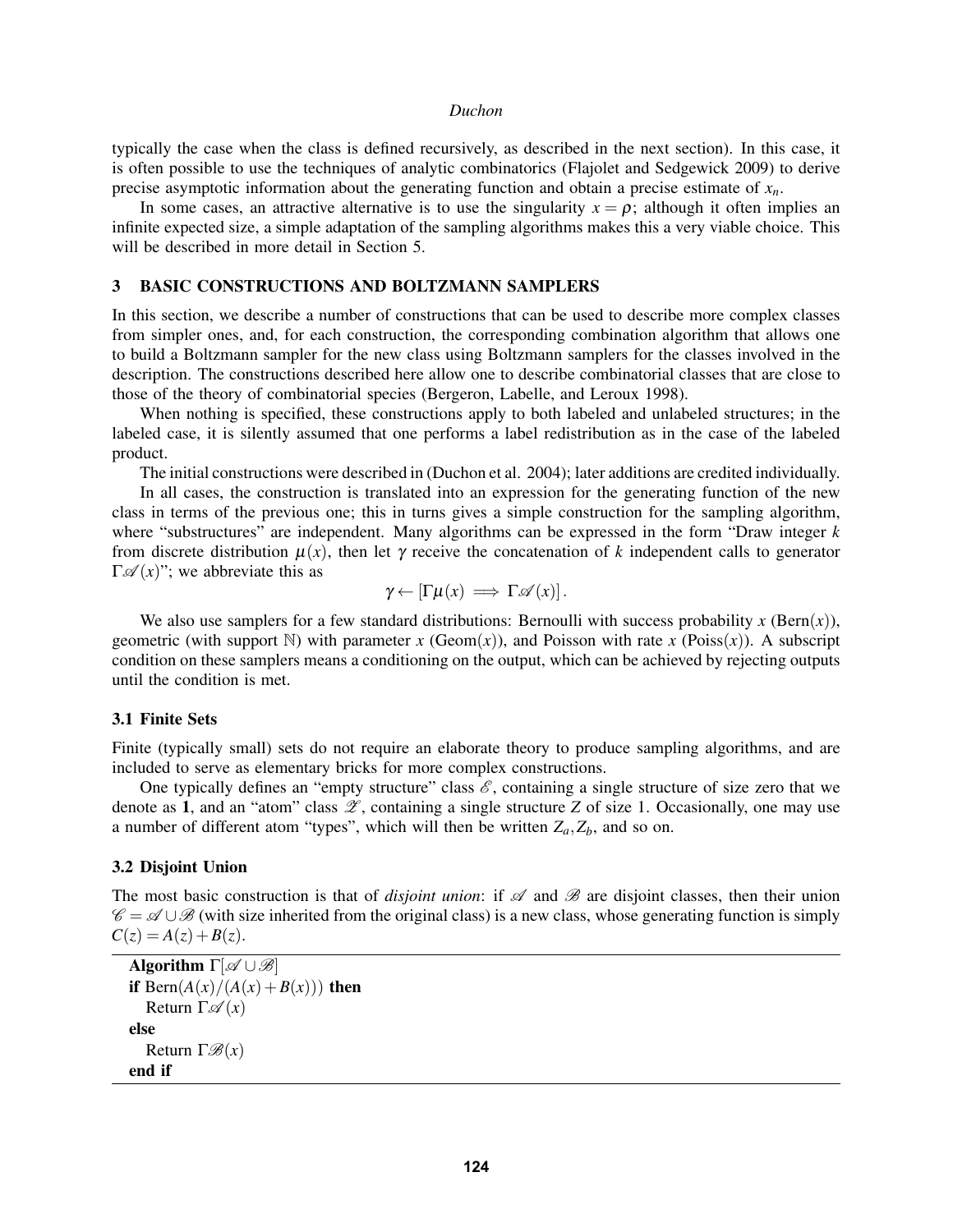# 3.3 Product

The product construction, being of fundamental importance, has been described in the previous section.

Algorithm  $\Gamma[\mathscr{A}\times\mathscr{B}]$ Return  $(\Gamma \mathscr{A}(x), \Gamma \mathscr{B}(x))$ 

# 3.4 Sequence

If  $\mathscr A$  is a class with no structures of size 0,  $\mathscr C = \text{Seq}(\mathscr A)$  is the set of sequences  $(A_1,\ldots,A_k)$ , for arbitrary  $k \geq 0$ , with  $A_i \in \mathcal{A}$ , and size defined additively by

$$
|(A_1,\ldots,A_k)| = |A_1| + \cdots + |A_k|.
$$

The generating function for  $\mathscr C$  is the *pseudo-inverse* of that of  $\mathscr A$ ,

$$
C(z) = \frac{1}{1 - A(z)},
$$

and the corresponding Boltzmann sampler for  $\mathscr C$  is as follows:

Algorithm  $\Gamma$ Seq( $\mathscr{A}$ )  $\gamma \leftarrow [\text{Geom}(A(x)) \implies \Gamma \mathscr{A}(x)]$ Return γ

# 3.5 Cycle (labeled)

If  $\mathscr A$  is a class with no structures of size 0,  $\mathscr C = \text{Cycle}(\mathscr A)$  is the set of *cycles* of  $\mathscr A$ -structures, that is, sequences defined up to a circular permutation of the component  $\mathscr A$ -structures.

Working with labeled structures means that each sequence of *k* structures has exactly *k* − 1 other structures that correspond to the same cycle. Consequently, the generating function is

$$
\tilde{C}(z) = \sum_{k \ge 1} \frac{\tilde{A}^k(z)}{k} = -\log(1 - \tilde{A}(z)),
$$

and the corresponding Boltzmann sampler uses the "logarithmic" distribution  $\mu_x(k) = \frac{x^k}{k \cdot \ln \alpha^k}$  $\frac{x^k}{k|\log(1-x)|}$  (*k* ≥ 1), provided by sampler Loga():

Algorithm  $\Gamma \text{Cycle}(\mathscr{A})$  $\gamma \leftarrow [\text{Loga}(\tilde{A}(x)) \implies \Gamma \mathscr{A}(x)]$ Return γ

# 3.6 Set

If  $\mathscr A$  is a labeled class with no structures of size 0,  $\mathscr C = \mathsf{Set}(\mathscr A)$  is the class of *sets* of  $\mathscr A$ -structures, that is, (possibly empty) sequences up to an arbitrary permutation of component structures.

The corresponding generating function is

$$
\tilde{C}(z) = \sum_{k\geq 0} \frac{\tilde{A}^k(z)}{k!} = \exp(\tilde{A}(z)),
$$

and the distribution for the number of components is the *Poisson* distribution:

A set construction for unlabeled structures was introduced in (Flajolet, Fusy, and Pivoteau 2007). It is based on the multiset construction described next, and requires more elaborate manipulations.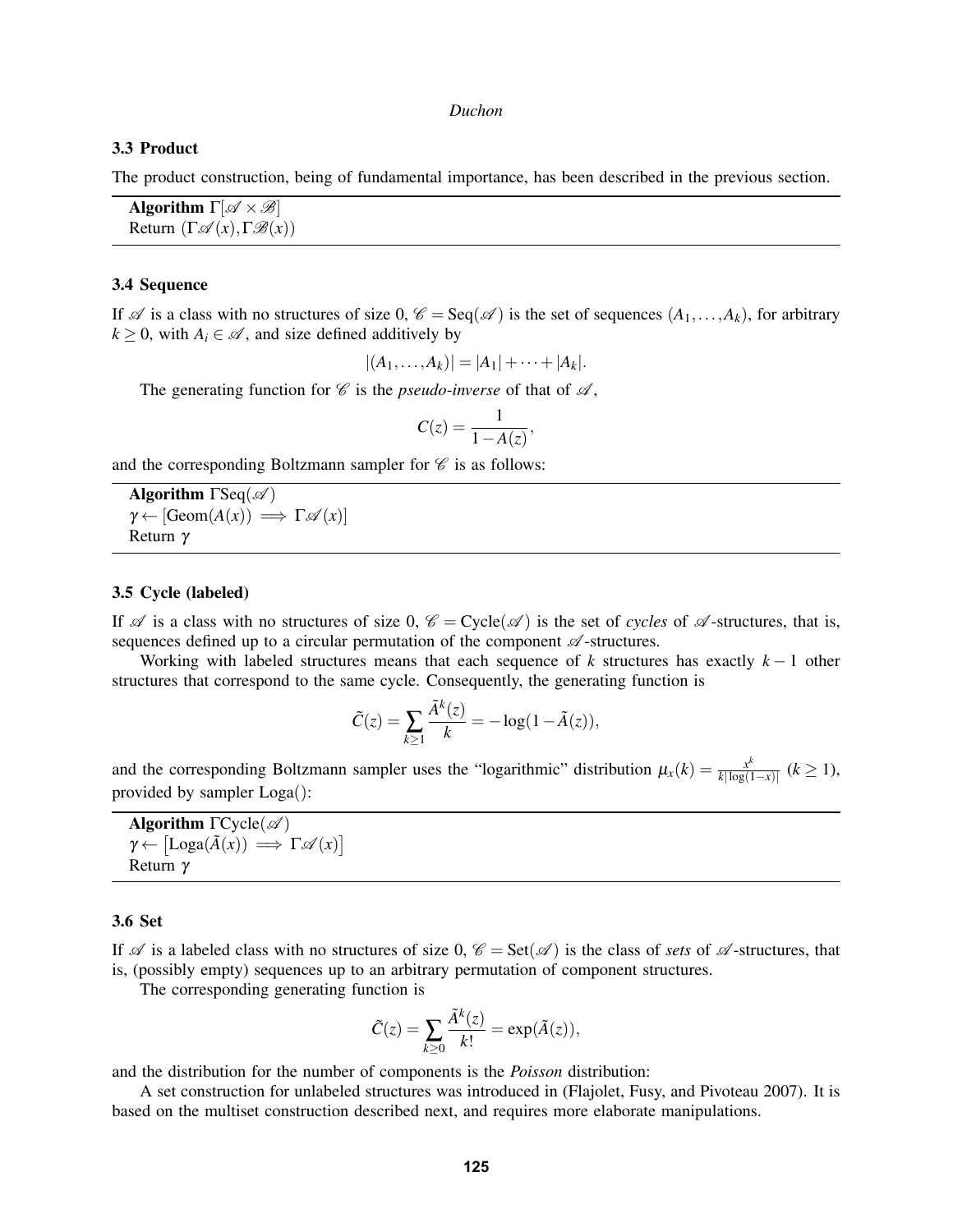Algorithm  $\Gamma[\text{Set}(\mathscr{A})]$  $\gamma \leftarrow [\text{Poiss}(\tilde{A}(x)) \implies \Gamma \mathscr{A}(x)]$ Return γ

#### 3.7 Multiset (unlabeled)

Boltzmann samplers for the Multiset construction were introduced in (Flajolet, Fusy, and Pivoteau 2007).

If  $\mathscr A$  is an unlabeled class with no structures of size 0,  $\mathscr C = \mathbf{MSet}(\mathscr A)$  is the class of all *multisets* of  $\mathscr A$ -structures - sets with possible repetitions.

The corresponding generating function is

$$
C(z) = \exp\left(\sum_{k\geq 1} \frac{1}{k} A(z^k)\right).
$$

The Boltzmann sampler uses a MaxIndex $(A, x)$  subroutine, which samples from the discrete distribution defined by

$$
\mathbb{P}_{A,x}(K \leq k) = \frac{1}{C(x)} \prod_{j \leq k} \exp\left(\frac{1}{j}A(x^{j})\right).
$$

The Boltzmann sampler itself is then as follows:

Algorithm  $\Gamma MSet(\mathscr{A})$  $\gamma \leftarrow \emptyset$  $k \leftarrow$  MaxIndex(*A*, *x*) for *j* from 1 to  $k-1$  do  $\gamma \leftarrow \gamma \cup [\text{Poiss}(A(x^j)/j) \implies j \text{ copies of } \Gamma \mathscr{A}(x^j)]$ end for  $\gamma \leftarrow \gamma \cup [\text{Poiss}_{\geq 1}(A(x^k)/k) \implies k \text{ copies of } \Gamma \mathscr{A}(x^k)].$ Return γ

(It should be noted that *k* in the above algorithm is *not* the maximum number of repetitions of a structure in the output, but only a lower bound: all calls to the sampler  $\Gamma \mathscr{A}$  are independent, so that a structure may be output more than once and obtain larger multiplicity.)

Note that, in contrast to the previous constructions, the value  $C(z)$  is expressed not in terms of the value  $A(z)$ , but of the values of *A* for a whole geometric sequence of values.

### 3.8 Recursive Constructions

All of the above constructions can be used *recursively*, *i.e.* a class  $\mathscr C$  can be defined using one of these constructions on a class that is itself (ultimately) defined in terms of  $\mathscr C$  itself. Some care must be taken to avoid circular definitions: recursive specifications define structures from smaller structures, possibly of the same type, but not from themselves. Thus, one can define a class  $\mathscr{P}$  by  $\mathscr{P} = \mathscr{Z} \times \text{Seq}(\mathscr{P})$  (this defines plane trees: a plane tree is composed of a root having an ordered sequence (possibly empty) of children, each the root of a plane tree), but a specification such as  $\mathscr{P} = \mathscr{A} \times \mathscr{P}$  would be invalid if class  $\mathscr{A}$  contains structures of size 0 (it would then attempt to create an infinite number of  $\mathscr P$ -structures of size 0).

Subject to this "well-foundedness" condition, all the previous constructions can be used recursively and indeed, in most applications of interest recursivity is used. Whenever it is the case, the Boltzmann samplers derived from the previous subsections become recursive algorithms, for which termination can only be guaranteed with probability 1 (and in finite expected time; see Section 4).

An effective characterization of this "well-foundedness" condition is given in (Pivoteau, Salvy, and Soria 2008), for specifications that outright forbid structures of size 0.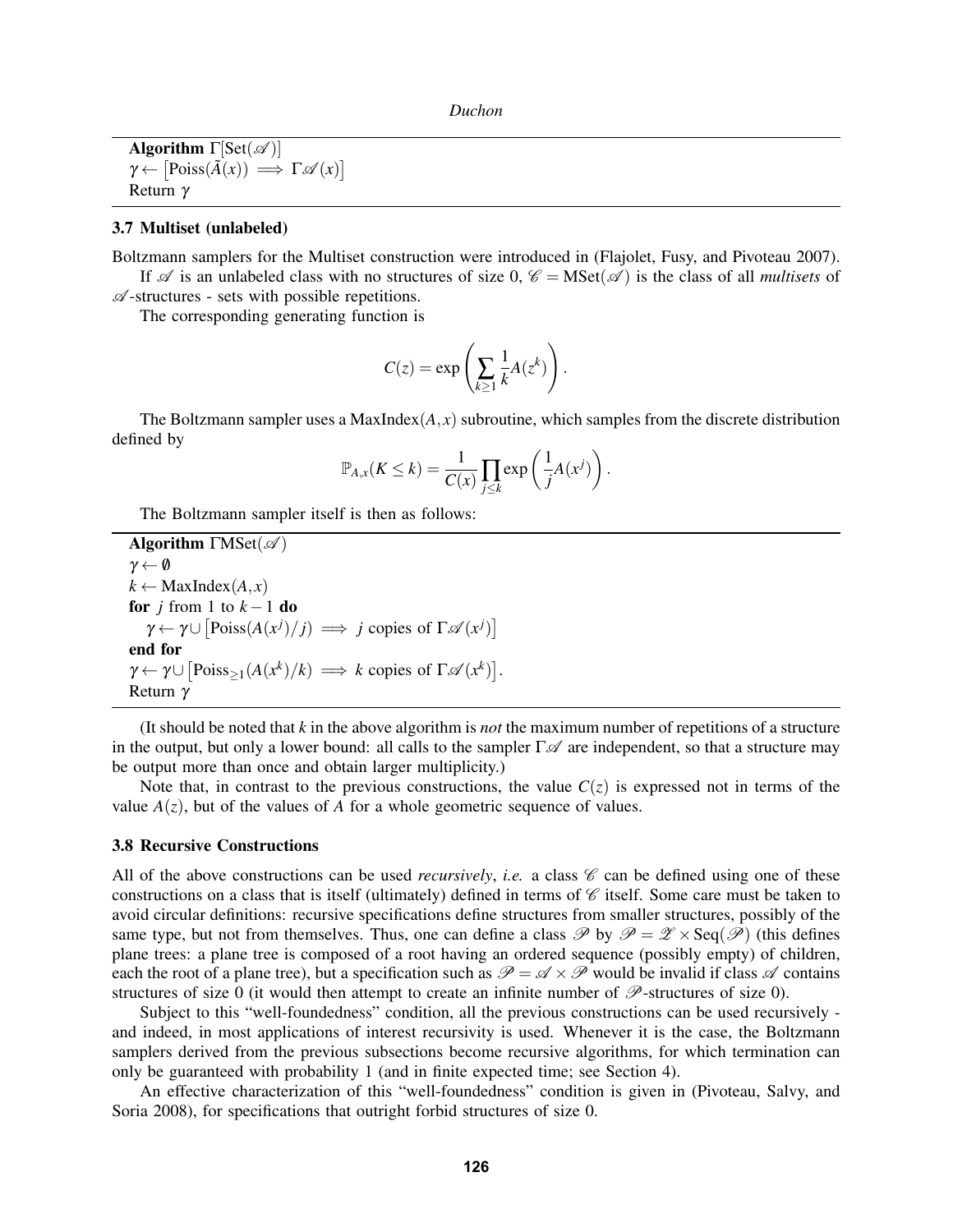#### 3.9 Ordered Structures and Differential Operators (labeled)

The constructions described in this subsection appear in (Roussel and Soria 2009, Bodini, Roussel, and Soria 2011).

The derivative  $\alpha'$  of a labeled combinatorial structure  $\alpha$  is obtained by replacing the atom in  $\alpha$  having the largest label with a "hole" - this hole holds the place of an atom, but does not contribute to size and does not get a label. Thus, the derivative of a structure of size *n* has size *n* − 1. The derivative of a combinatorial class  $\mathscr A$  is, of course, the class  $\mathscr C = \mathscr A' = {\alpha': \alpha \in \mathscr A}$  of all derivatives of  $\mathscr A$ -structures. The corresponding (exponential) generating functions are related by

$$
\begin{array}{rcl}\n\tilde{C}(z) & = & \tilde{A}'(z), \\
\tilde{A}(z) & = & a_0 + \int_0^z \tilde{C}(z) dz,\n\end{array}
$$

where  $a_0$  is the number of  $\mathscr A$ -structures of size 0.

Derivative classes can be used in recursive constructions, under suitable "well-foundedness" conditions (see (Bodini 2010, Bodini, Roussel, and Soria 2011) for details), to define a class as the solution to a symbolic differential equation. In very rough terms, this corresponds to imposing order conditions on labels. A simple example is provided by the class  $\mathscr T$  of *decreasing (labeled) binary trees*, that is, labeled binary plane trees where each node (atom) is required to have a larger label than each of its children: the equation reads

$$
\begin{array}{rcl}\n\mathcal{T}' & = & \varepsilon \cup \mathcal{T} \times \mathcal{T} \\
\mathcal{T}_0 & = & \mathbf{0}.\n\end{array}
$$

and should be understood as this: the largest label in a decreasing binary tree has to be at the root, so its derivative will either be a unique object of size zero or equivalent (after relabeling) to a pair of binary trees, each of which has to be decreasing.

Bodini, Roussel, and Soria (2011) describes a generic Boltzmann sampler for a class defined by a first-order differential operator  $\mathscr{A}' = \mathscr{F}(\mathscr{Z}, \mathscr{A})$ , provided one has a Boltzmann sampler for the class  $\mathscr{F}(\mathscr{Z},\mathscr{A})$  (that is,  $\mathscr{F}$  is defined in terms of other classical constructions, and the whole sampler will necessarily be recursive). Like the sampler for multisets, it requires a change of the parameter - here, a random change - for each recursive call.

Given the generating function *A* and a parameter  $0 < x_0 < \rho_A$ , one defines a probability density on the interval  $[0,1]$  by

$$
h_{x_0,A}(u)=\frac{x_0A'(ux_0)}{A(x_0)-A(0)};
$$

if *U* is a random variable following this distribution,  $Ux_0$  can be interpreted as the result of picking a random point (according to Lebesgue measure) in the domain  $0 < y < A(x)$ ,  $0 < x < x_0$ , and keeping the abscissa *x*.

With this definition, the Boltzmann sampler is as follows:

### 3.10 Multivariate Models

So far, we have only considered generating functions with a single variable, which "counts" for the size of the structures; that is, each structure  $\gamma$  in the class contributes a single term  $z^{|\gamma|}$  or  $z^{|\gamma|}/\gamma!$  to the generating function.

Given a combinatorial class  $\mathscr{C}$ , one can define an arbitrary number of statistics  $s_i : \mathscr{C} \to \mathbb{N}$   $(1 \le i \le k)$ , and the corresponding multivariate generating function  $C(z, u_1, \ldots, u_k)$  (first as a multivariate formal power series, then as an analytic function) by changing the contribution of each structure  $c \in \mathscr{C}$  to  $z^{|c|} \prod_{1 \le i \le k} u_i^{s_i(c)}$ *i* (for the rest of this subsection, we assume unlabeled structures), and consequently, a Boltzmann distribution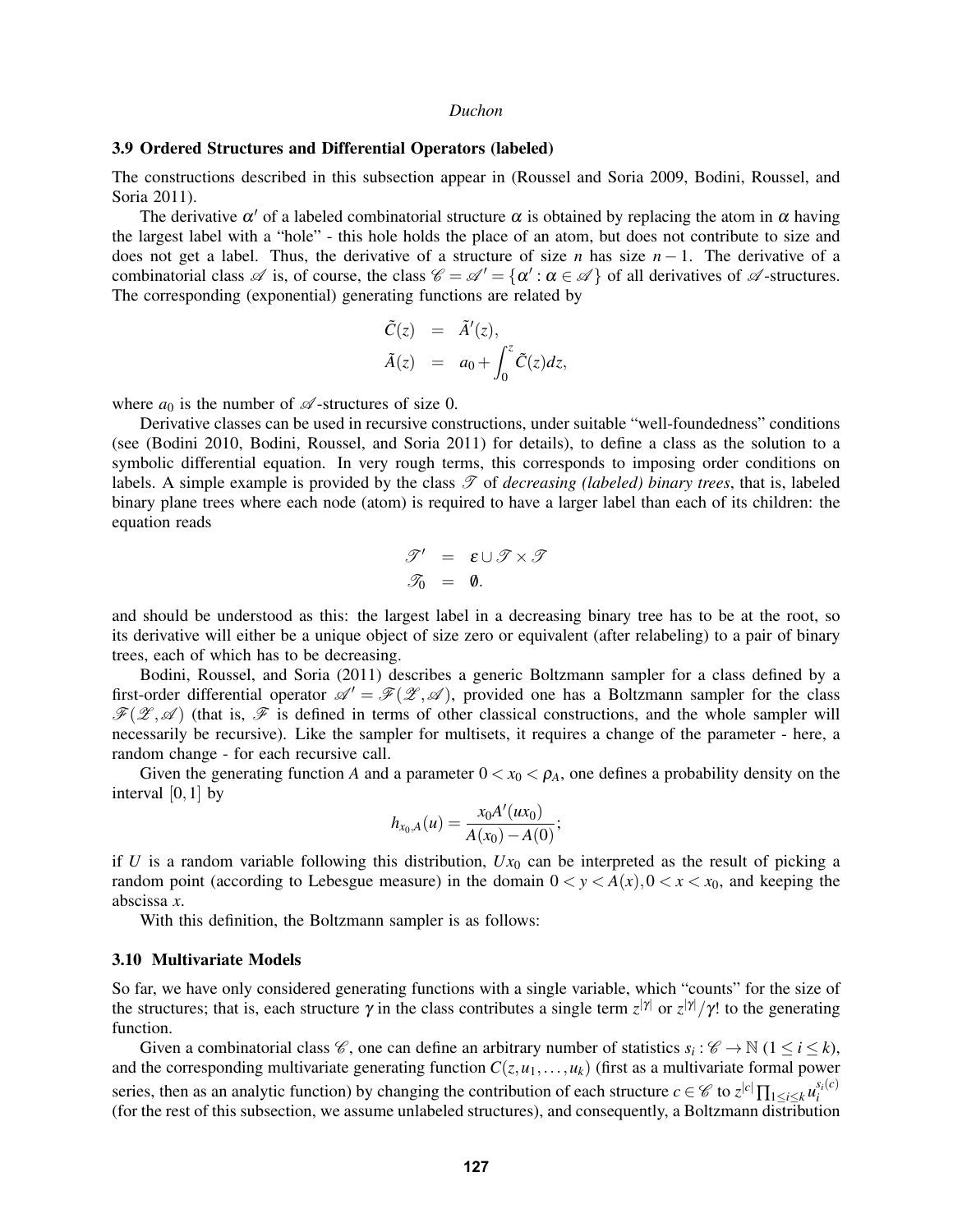Algorithm  $\Gamma \mathscr{A}$  from  $\Gamma \mathscr{A}', \mathscr{A}' = \mathscr{F}(\mathscr{Z}, \mathscr{A})$ if  $\text{Bern}(A(0)/A(x))$  then Return a uniform object from  $\mathcal{A}_0$ else Draw  $U \in [0, 1]$  following density  $h_{x,A}$  $f \leftarrow \Gamma \mathscr{F}[\mathscr{Z}, \mathscr{A}](Ux)$ Return object  $(Z, f)$  with atom  $Z$  having the largest label end if

for any tuple  $(x, u_1, \ldots, u_k)$  of positive real variables lying inside the convergence domain of the generating function.

When the considered statistics are transmitted additively under the constructions described in this section (say, if there are several types of "atoms", and statistic  $s_i$  counts the number of atoms of type *i*), the Boltzmann samplers can be adapted to this generalized model.

This area has not been explored as extensively as others, probably because a general theory would involve additional technical details. Bodini and Ponty (2010) use it to sample from context-free languages with a nonuniform distribution where the frequency of letters is artificially skewed, with an application to "Tetris tessellations" (perfect tilings of a rectangular region with pentominoes) where each piece has the same frequency.

# 4 ALGORITHM COMPLEXITIES

Each of the individual algorithms in Section 3 has low overhead complexity, but they tend to make possibly unbounded numbers of calls to other algorithms. The general theorem below is a compilation of results from Duchon et al. (2004) and other papers that extend the expressive power of "specifiable" classes.

**Theorem 1** Let  $\mathscr C$  denote a (labeled or unlabeled) class that can be entirely specified, in a possibly recursive way, with the constructions of Section 3, and let  $0 < x < \rho$  be any positive real lying inside the convergence domain for the generating function of  $\mathscr C$ . Then, assuming an oracle that provides values of the relevant generating functions at real values, the algorithm  $\Gamma\mathscr{C}$  compiled from the specification by the patterns of Section 3 terminates with probability 1 and in finite expected time, outputs a random  $\mathscr C$ -structure under the Boltzmann distribution with parameter *x*, and uses a number of real arithmetic operations that is *linear* in the size of the output.

# 5 APPROXIMATE AND EXACT SIZE SAMPLERS

The user of random generation algorithm is often used to *exact* random samplers (algorithms that take *n* as input, and output a uniform random element of the subclass  $\mathcal{C}_n$ ), or perhaps *approximate-size* samplers (algorithms that take two integers  $n < N$  as input, and output a random element with size in [ $n, N$ ] with equal probability for any two elements with the same size). Both types can be obtained by adding a rejection mechanism to Boltzmann samplers, at overall costs that depend on the distribution of sizes under the Boltzmann model.

We denote  $\mu_1(x)$  for the expected size,  $\mu_2(x)$  for the expected squared size, and  $\sigma(x)$  for the standard deviation on size, all as functions of parameter *x*; analytically,

$$
\mu_1(x) = \frac{xC'(x)}{C(x)}
$$
  
\n
$$
\mu_2(x) = \frac{xC'(x) + x^2C''(x)}{C(x)}
$$
  
\n
$$
\sigma(x) = \sqrt{\mu_2(x) - \mu_1^2(x)}
$$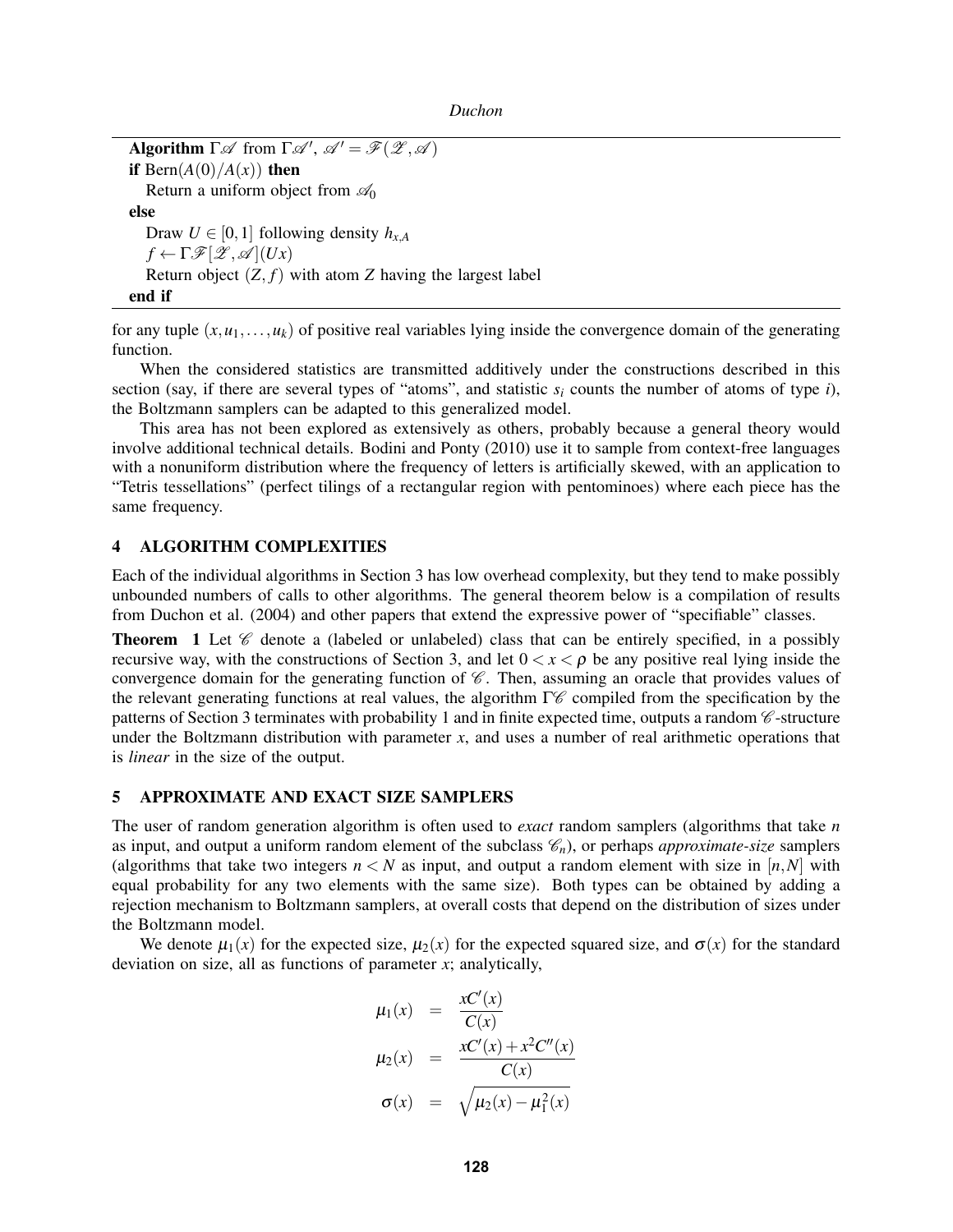## 5.1 Approximate Size Samplers

Assume we are given a target size *n*, some tolerance  $\varepsilon > 0$ , and the value  $x_n$  of the parameter that ensures that the expected size of structures is *n*. We obtain an approximate size sampler with acceptable sizes in  $I = I(n, \varepsilon) = ((1 - \varepsilon)n$ ,  $(1 + \varepsilon)n$  by repeatedly using the Boltzmann sampler  $\Gamma \mathcal{C}(x_n)$ , until a structure whose size lies in *I* appears.

Since the cost of each call to the Boltzmann sampler is linear in the size of the output by Theorem 1, the expected cost of this approximate size sampler is asymptotic to *n* times the expected number of calls to the Boltzmann sampler.

In favorable situations, described as "lumpy" distributions in Duchon et al. (2004) and characterized by  $\sigma(x)/\mu_1(x) \to 0$  as  $x \to \rho^-$ , this expected number of calls goes to 1 as *n* (the target size) goes to infinity – the probability that the first call will yield a structure whose size is in *I* is asymptotically 1. More precise information on the distribution of sizes produced by such an approximate-size sampler can be obtained through the asymptotics of the generating function. Typically, for "lumpy" distributions, this size is concentrated around the expected size, and shorter intervals of length  $o(n)$  could be used without altering the theoretical results.

In less favorable situations, this success probability goes to a finite positive constant as *n* goes to infinity, so that the expected cost of the approximate size sampler is still asymptotically linear. In many cases, a size tolerance of, say, 5% around the target size, at the cost of a constant number of rejections, is quite acceptable.

In some even less favorable situations, it may be necessary to change the class by using "pointing" (a combinatorial operation close to derivation, corresponding to distinguishing a single atom in the structure) a finite number of times before one gets to the situation described above.

### 5.2 Exact Size Samplers

Setting  $\varepsilon = 1/n$  in the approximate size samplers of the previous subsection, results in exact size samplers. It should be noted, however, that in most cases, the success probability (the probability, with parameter  $x_n$ , of obtaining a structure of size exactly *n*) is only of order  $\Theta(1/n)$ , which results in an expected complexity  $\Theta(n^2)$  for the exact size sampler.

#### 5.3 Singular Samplers

Whenever the generating function is finite at its dominant singularity  $\rho$ , one can define a Boltzmann distribution for  $x = \rho$ , and the Boltzmann samplers can be used with parameter  $\rho$ . This is typically (though not universally) true with recursive specifications, and the most frequent case is for the generating function to have a "square root-type" singularity, *i.e.*  $C(z)$  has a singular expansion of the form  $C(z)$  =  $C(\rho) + a(1 - z/\rho)^{1/2} + o((1 - z/\rho)^{1/2})$  as *z* approaches  $\rho$ .

In such cases, the expected size for the singular Boltzmann model is infinite. While this offers the best chances of success for the approximate size samplers, it also implies that the expected cost of the same approximate size sampler is infinite, which is unacceptable.

However, on closer examination, this infinite expectation only comes from those (rare: the probability is  $\langle \overline{\mathcal{L}} \rangle$ )  $\Theta(1/\sqrt{n})$ ) runs of the sampler where the output size is much larger than the target *n*. A simple modification of the Boltzmann samplers can thus avoid this higher cost, by keeping track of the number of atoms generated so far and aborting the Boltzmann sampler as soon as the total becomes larger than *n*; with this modification, expected costs for a square root singularity become  $\Theta(n)$  for approximate size with finite  $\varepsilon$ , and  $\Theta(n^{3/2})$  for exact size.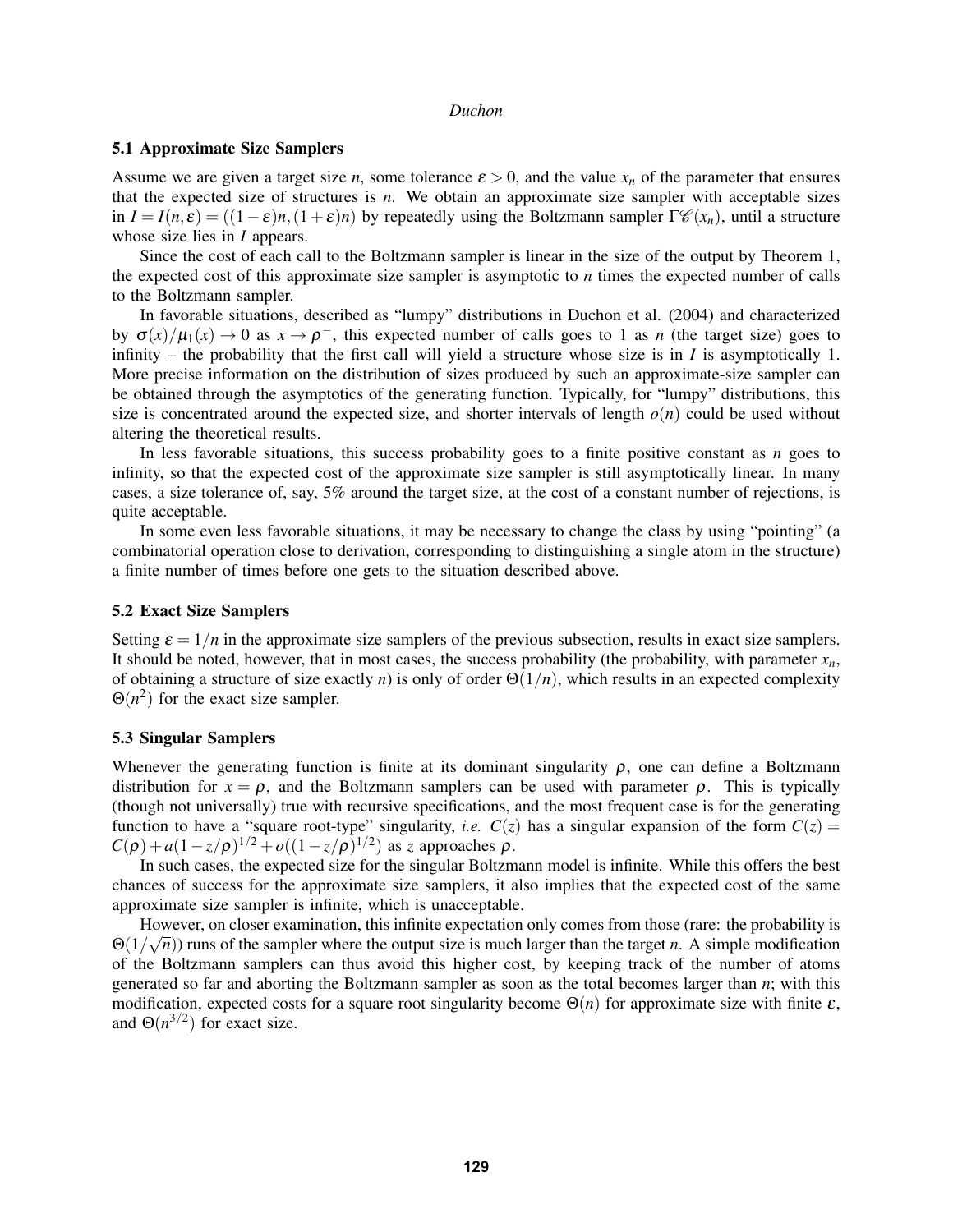### 6 GENERATING FUNCTION EVALUATION AND PRECISION

One of the key points of the Boltzmann method, when compared to the recursive method, is that enumeration sequences are replaced by *generating function evaluations*. In many of the constructions of Section 3, each involved generating function needs to be evaluated for the same value of its variable; in a few of them, some have to be evaluated for a deterministic or random sequence of values.

In some cases, the generating functions have closed forms and this evaluation does not lead to special complications, but recursive specifications lead to generating functions that are determined by equations, and the question of determining a good approximation of the required values becomes more troublesome.

Pivoteau, Salvy, and Soria (2008) provides an efficient solution to this problem, at least for the basic constructions of sums, products, sequences, cycles and sets. The natural idea of iterating the equations provides only slow convergence; the preferred method is based on Newton iteration, which ensures quadratic convergence (asymptotically, distance to the exact solution is squared by each iteration). For a given value of the variable, the generating function equations typically have several real solutions, only one of which corresponds to the generating function that is the "true" solution; an important result in the above-mentioned paper is that, thanks to the existence of a combinatorial equivalent to the Newton iteration, convergence to the "true" value is ensured.

Also, note that, when applying Newton iteration for generating function evaluation, convergence is significantly faster the further x is from the dominant singularity  $\rho$ . While this is good for constructions such as multisets or ordered structures that require the use of sequences of values (for sequences of values of the variable that quickly decrease to zero), it is conversely bad news for classical applications that require very large structures, since this means taking values of x that are very close to  $\rho$ . Nevertheless, the experimental results reported in Pivoteau, Salvy, and Soria (2008), even for very complex specifications, remain within reasonable bounds (the computation time for the oracles of specifications implying 500 equations, for values of the parameter leading to expected structure sizes in the tens of thousands, are of the order of a minute).

Another question that arises naturally is that of the influence of approximations on the final distribution of random samples. Even assuming a "perfect" source of randomness for the simulations, a small error in a generating function value that is used repeatedly by a sampling algorithm might result in a significantly biased distribution of the final samples.

To give an example, suppose a specification involves a disjoint union  $\mathscr{C} = \mathscr{A} \cup \mathscr{B}$ , and each of  $\mathscr{A}$  and  $\mathscr B$  is defined recursively using  $\mathscr C$  - this is not an artificial assumption. Assume that, for the value x of the parameter,  $A(x)$  is slightly overestimated, and  $B(x)$  is slightly underestimated. In this case, each time the sampler for  $\mathscr C$  is used, it will have a tendency to switch to  $\mathscr A$  more often than it ideally should; this will result in a distribution that is biased in favor of  $\mathscr C$ -structures that often use  $\mathscr A$ -structures as components.

One possible solution (explored in a work in progress by the author) to estimate, and possibly correct, this bias, is to design Boltzmann samplers that not only output a random structure, but also, for each real-valued constant  $A \simeq A(x)$  used in the sampling, a "safety interval"  $[A^-, A^+]$ , with  $A^- < A < A^+$ , with a precise meaning of "if the sampler had been run with any value in  $[A^-, A^+]$  instead of *A*, the result of the whole computation would have been the same". This is done by studying the small number of discrete distributions one really needs to sample from.

From such "safety interval" samplers, one can derive both a practical and a theoretical result:

- An estimate of the quality of approximation one should have on each involved constant, such that the whole Boltzmann sampler is very unlikely to output any safety interval that does *not* contain the true value of the corresponding generating function. Not surprisingly, Θ(log*n*) bits are enough when the expected size is *n*.
- A (still hypothetical) construction for a *truly exact* Boltzmann sampler, if one assumes stronger oracles than those provided by Pivoteau, Salvy, and Soria (2008). If one assumes oracles that give both an upper an a lower bound for each involved constant, and that the oracles can be called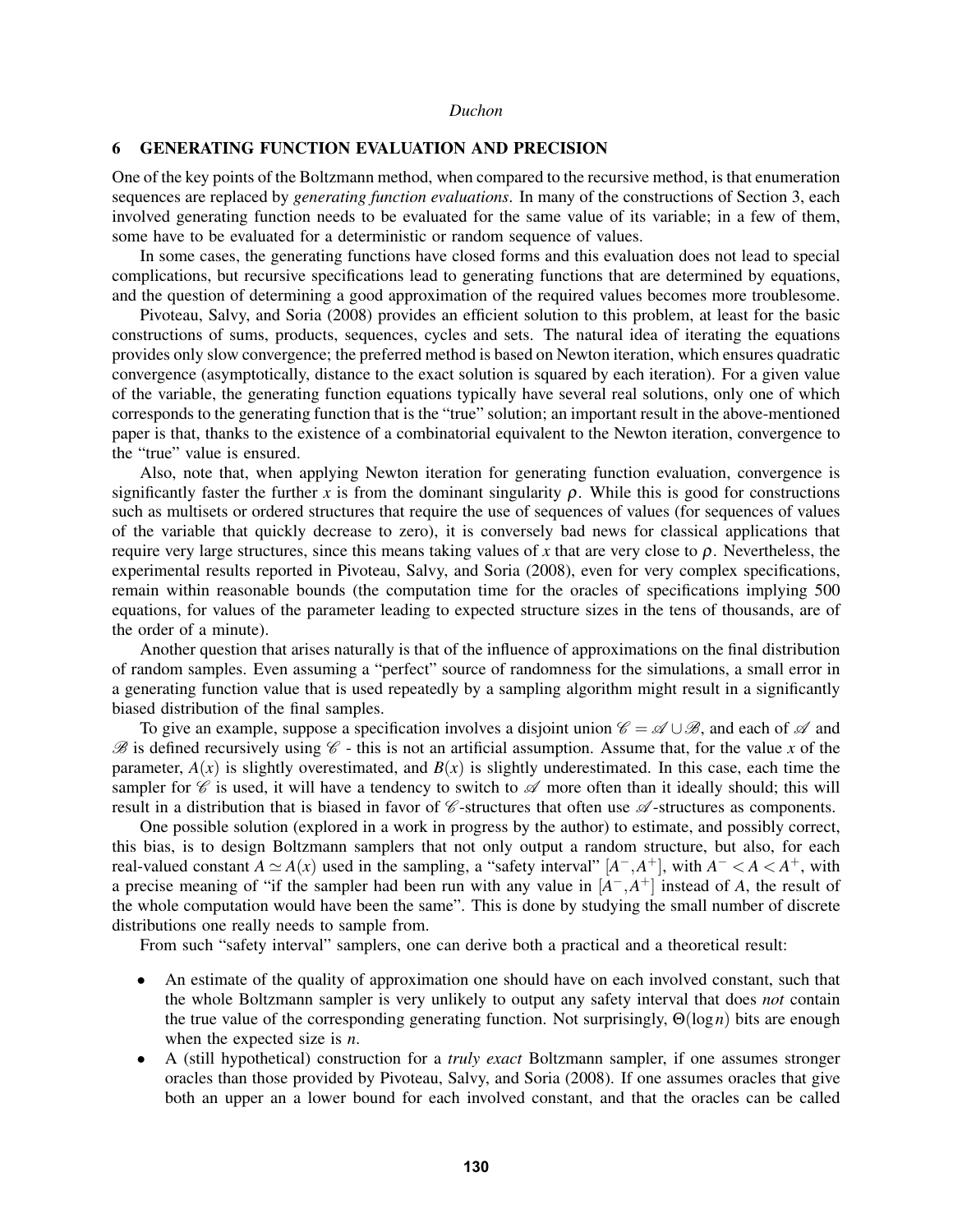repetitively to decrease the difference between these bounds (say, by a factor of 2 with every iteration), then the "safety interval" approximate Boltzmann samplers can be modified into exact Boltzmann samplers which will call the oracles a small (logarithmic) number of times on average.

# 7 NOT-QUITE BOLTZMANN SAMPLERS

Boltzmann samplers share two important and useful properties for the user interested in practical random sampling of large structures: (1) they output structures of random size, with the guarantee that *any two structures of the same size have the same probability of being obtained*, and (2) they are *"stable" under the constructions* of Section 3.

While property (1) is the essential one for direct practical applications, making it possible to use, say, rejection to transform Boltzmann samplers into exact- or approximate-size samplers, property (2) is the one responsible for the wide applicability of the method. Nevertheless, sometimes property (1) alone can be obtained while keeping algorithms of low complexity, typically by using a "nonstandard" final construction using Boltzmann samplers as subroutines.

A good example of this is the *Hadamard product* of two combinatorial class. If  $\mathscr A$  and  $\mathscr B$  are two arbitrary (unlabeled) combinatorial classes, their Hadamard product  $\mathscr{C} = \mathscr{A} \odot \mathscr{B}$  is the subset of  $\mathscr{A} \times \mathscr{B}$ that only contains pairs  $c = (a, b)$  with the same size (with |*c*| defined to be  $|a| = |b|$  instead of the sum for the classical product). The corresponding generating function is none other than the Hadamard product of generating functions,

$$
C(z) = A \odot B(z) = \sum_n a_n b_n z^n,
$$

with radius of convergence at least the product of radii of  $A(z)$  and  $B(z)$ .

A real Boltzmann sampler for C can be written easily: one simply checks that, if  $x = x_A x_B$  with  $x_A < \rho_A$ and  $x_B < \rho_B$ , the algorithm

```
repeat
    \alpha \leftarrow \Gamma \mathscr{A}(x_A)β ← Γ\mathscr{B}(x_B)until |\alpha| = |\beta|Return (\alpha, \beta)
```
terminates with probability 1 and in finite expected time, and outputs a  $\mathscr C$  structure under the Boltzmann distribution with parameter *x*. It is, however, inefficient: each iteration has success probability  $C(x)/(A(x_A)B(x_B))$ , which can be very small when *x* is close to the dominant singularity.

Bodini, Gardy, and Roussel (2010) uses the classical Birthday paradox to devise a more efficient algorithm that preserves property (1), though not the whole Boltzmann distribution: simply alternate (either deterministically or randomly) between  $\Gamma \mathscr{A}(x_A)$  and  $\Gamma \mathscr{B}(x_B)$ , retaining only the first obtained structure of each class and size, until a pair with the same size can be formed.

#### 8 CONCLUSION

Boltzmann samplers are an attractive class of random generation algorithms for classes of combinatorial structures that lend themselves to combinatorial decompositions, allowing for fast (linear-time, or quasilinear-time) generation of structures with size in the millions for simple classes, and well into the tens of thousands for complex classes.

## DEDICATION

This paper is dedicated to Philippe Flajolet (1948-2011) – an outstanding mathematician and computer scientist, and a great person to work with.